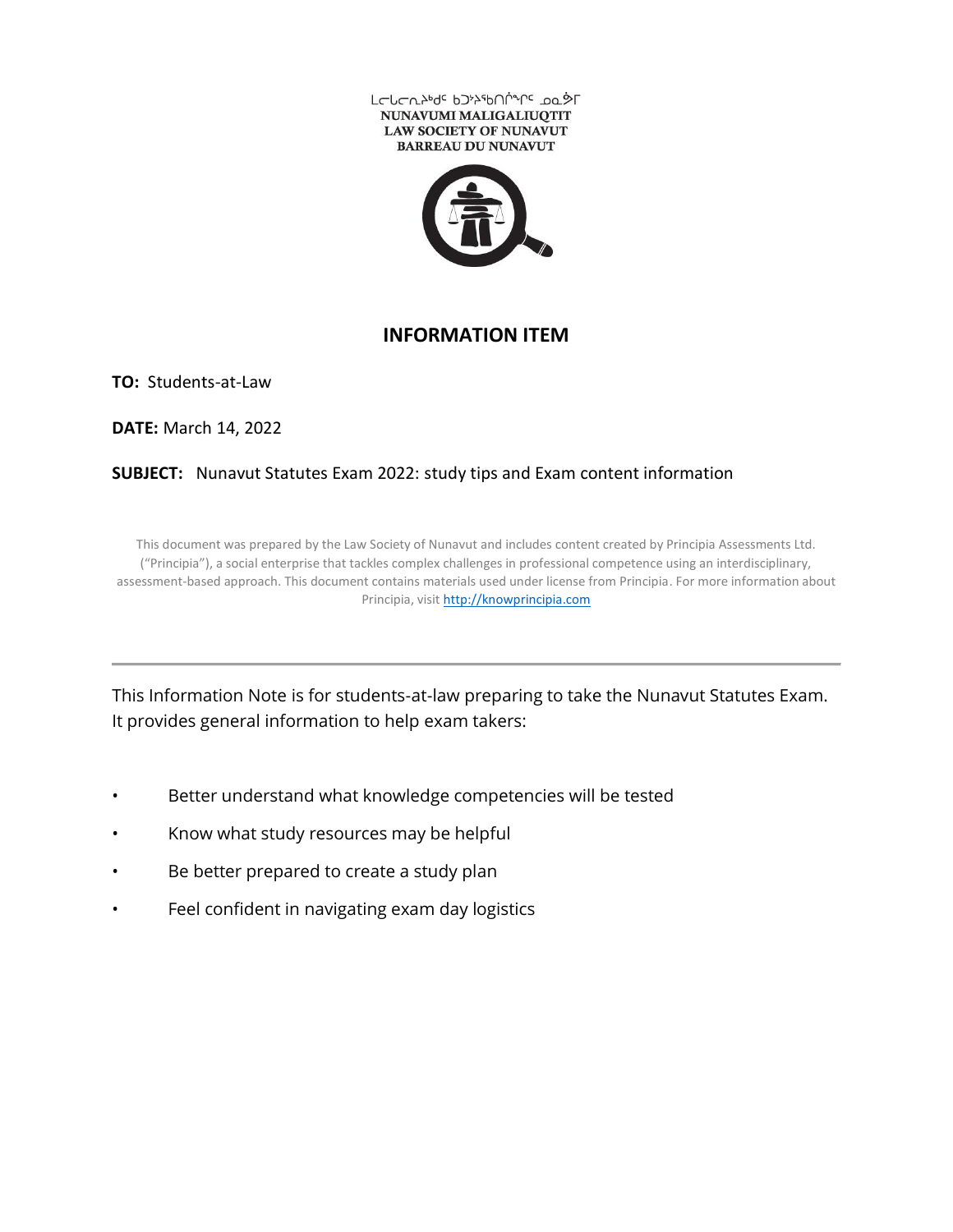## **Format**

**Part A** of the examination uses a closed-book multiple-choice format. Each multiple-choice question has four answer options, only one of which is correct. There are 60 questions each worth 1.5 marks that form the basis of 90% of your score.

**Part B** of the examination consists of 4 questions in a constructed response format. Each question has a legal scenario requiring identification and consideration of the *Model Code of Professional Conduct* and related ethical issues. These questions are worth 10 marks and form the basis of 10% of your overall exam score. One hard (paper) copy of the *Model Code of Professional Conduct* (with the commentary) will be provided to each student at the beginning of the examination.

You cannot access any outside materials during the examination.

You have 3 hours to complete the examination. It is not intended to be time pressured.

### **Competencies**

The Nunavut Statutes Exam tests general understanding of core legal concepts that lawyers need for safe and effective practice in Nunavut. It focuses on the territorial statutes and related legal sources contained in Appendix A.

# **Difficulty**

Questions vary in level of difficulty. The Law Society considers the overall difficulty level of the questions when setting the passing score.

You are not expected to memorize minute details, such as section numbers or obscure statutory provisions. Rather, you should have a general understanding of core legal concepts applicable to the relevant statutes. That said, some questions ask about specific terms, laws, or provisions that someone knowledgeable in an area would be likely to know.

Keep in mind that no candidate is expected to answer all questions correctly.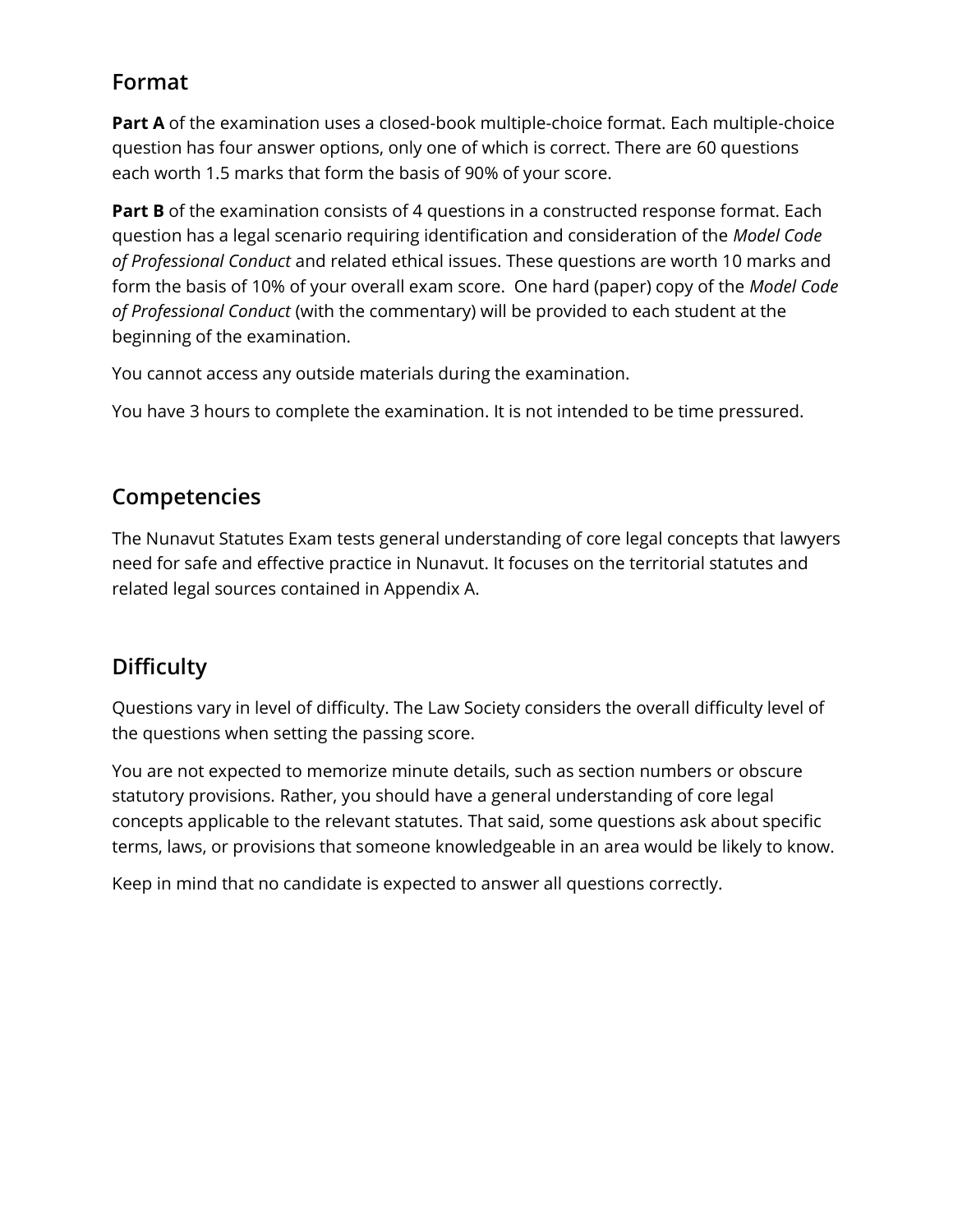# **Getting started**

Lawyers need to be self-directed, lifelong learners. Learning new material, and familiarizing oneself with previously learned concepts, is a critical part of continuing professional competence. The challenge is to learn effectively and efficiently while dealing with the demands of work and life.

Here are some suggestions to get started:

- Start by reviewing the list of statutes, and legal sources that form the basis of the exam. (Find these in Appendix A)
- Identify knowledge gaps. Consider the areas in which you have little or no familiarity, as well as areas in which you should refresh your knowledge.
- Make a list of your learning priorities. Consider both the weighting of each area and your relative confidence in that area.

### **Creating a learning plan**

Once you have a list of your learning priorities, consider creating a learning plan specific to preparing for this examination. You may want to ask yourself the following questions:

- What tasks do I need to complete or topics do I need to cover?
- What do I already know about these topics?
- What is new for me or do I expect will be difficult for me to learn? (e.g., plan extra time for these topics)
- What approach will I take to learn this material? (e.g., note-taking, flash cards, study group)
- When will I learn this material? (e.g., identify manageable daily tasks, block time in a calendar)
- How will I assess if I have learned the material? (e.g., teach a friend, self-quiz)

The amount of time candidates need to prepare varies. It depends on what courses you took in law school and whether you learned key concepts in those areas. It also depends on your reading comprehension and the effectiveness of your study techniques.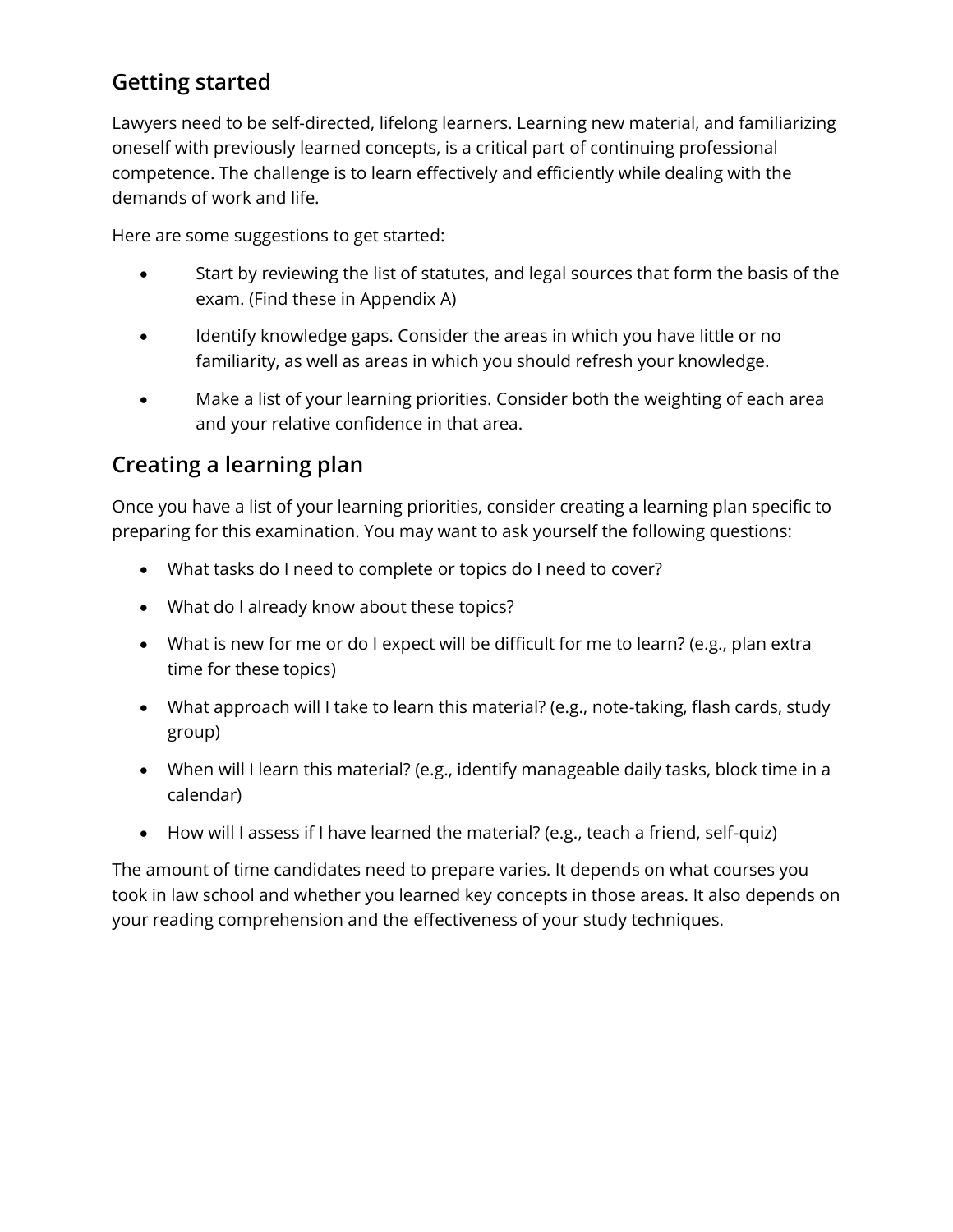## **Improved reading**

At this stage of your education and experience, you have likely developed a process for reading and learning that works for you. If, however, you are looking for ways to be a more efficient and effective reader, consider the following steps:

- 1. Skim material to get a high-level idea of the content (e.g. for statutes, start by understanding the purpose of the statute, as well as to whom and in what situation it applies)
- 2. Read the material thoroughly
- 3. Tell (or pretend to tell) someone about what you just read to force recall from memory
- 4. Review the material again

## **Managing anxiety (before)**

It is reasonable to expect some anxiety around a high-stakes exam. To manage anxiety, it helps to be prepared. Before the test:

- Prepare intellectually. Review the materials. Be confident in your understanding.
- Prepare emotionally. Try to enjoy some time to yourself and time with others. Try to think positively.
- Prepare physically. Try to enjoy a healthy lifestyle, including adequate rest, exercise, and nutrition. Minimize the use of stimulants.
- Prepare practically. Double-check key information like the start time, location, and protocol.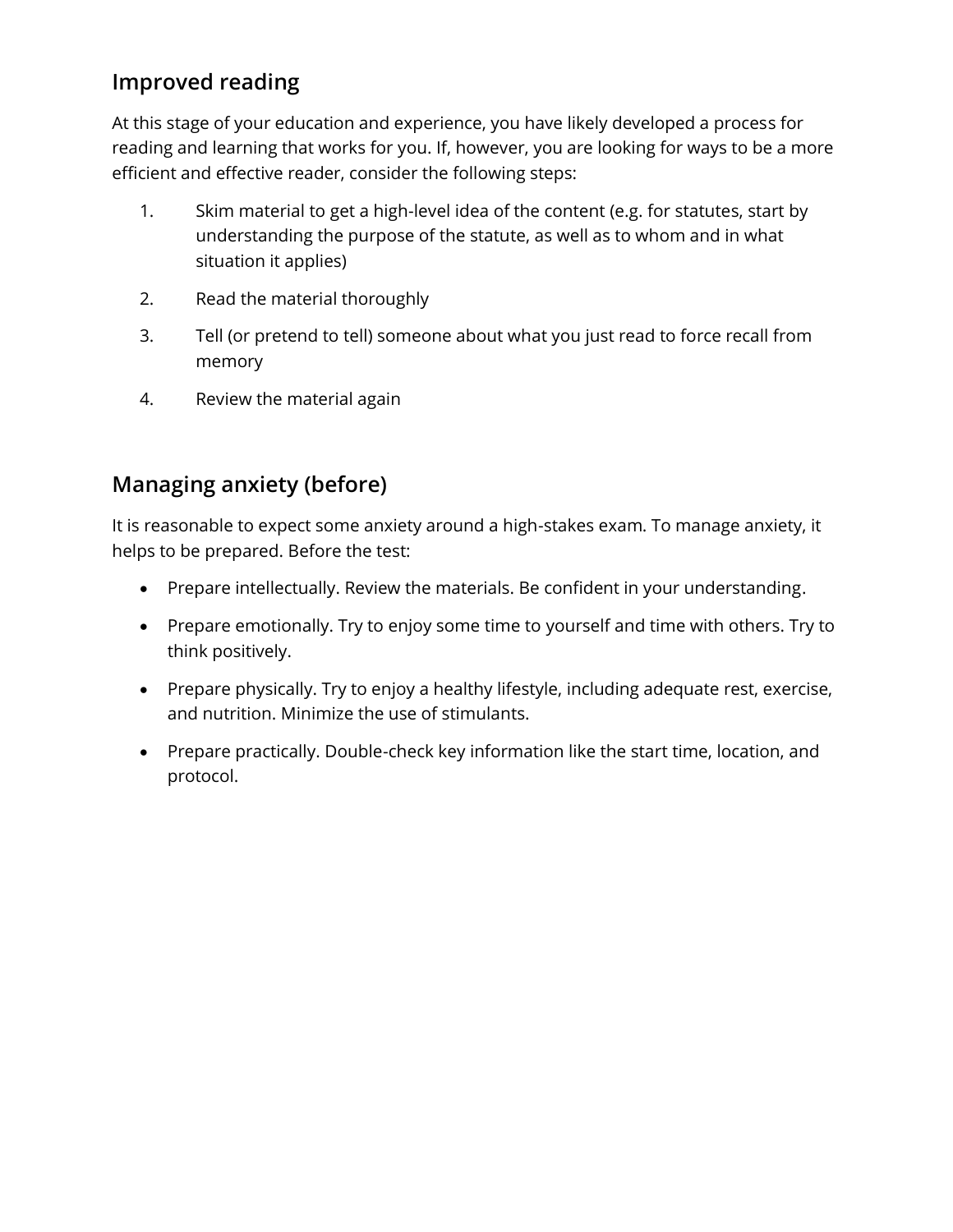# **Managing anxiety (during)**

On the day of the test, dress comfortably. Arrive at the test site early to allow plenty of time. Try to be as relaxed and confident as possible. Consider whether socializing with others before the test is likely to increase or reduce your anxiety.

If you feel stress rising during the test:

- Consider taking slow, deep breaths.
- Shift focus from the anxiety to simply answering the next question.
- Remember that some questions are difficult; no one is expected to answer all questions correctly. Just do your best on each question and then move on.

For candidates who are concerned about test anxiety, consider reaching out for assistance. Nunavut Lawyer Assistance Program (NuLAP) (which is independent of the Law Society Counselling and peer-support services are free and provided by [Alberta ASSIST](http://albertalawyersassist.ca/) (1-877-498- 6898).